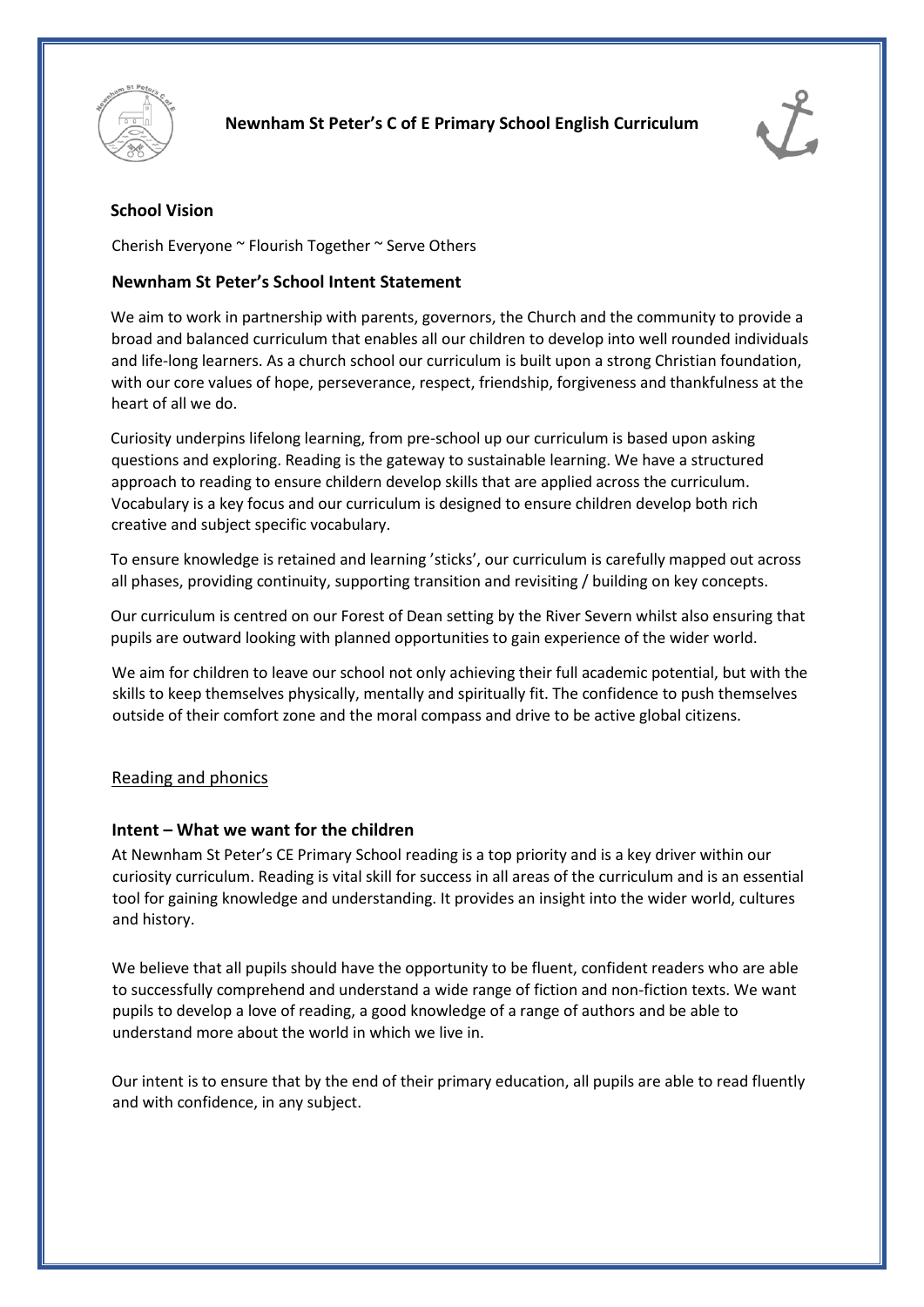#### **Implementation – How it will be delivered**

The systematic teaching of phonics has a high priority throughout the EYFS and KS1. At Newnham St Peter's CE Primary School, we use a synthetic phonics programme called 'Read Write Inc' produced by Ruth Miskin. Our staff teach pupils the relationship between sounds and the written spelling patterns, or graphemes, which represent them.

All children in Reception, KS1 and, where necessary, KS2 have daily phonics sessions in small ability groups where they participate in speaking, listening, spelling and reading activities that are matched to their current needs. The teachers draw upon observations and continuous assessment to ensure children are stretched and challenged and to identify children who may need additional support. Timely intervention is planned for those children who are working below expected levels as soon as their needs are identified.

We recognise that systematic, high quality phonics teaching is essential, but additional skills and opportunities are needed for children to achieve the goal of being a well-rounded reader, namely comprehension. When children have completed the Read, Write, Inc phonics programme, reading is developed during guided reading, using high quality texts and focused skill teaching. Children read and enjoy high quality fiction and non-fiction texts, which (where possible) are linked to their topics across the curiosity curriculum.

All children read aloud daily during phonics or guided reading; in addition to this they read at least once more a week with teachers, teaching assistants and reading volunteers; the focus being on the lowest 20%.

We use DERIC as a whole school approach to teaching reading which equips pupils with the necessary skills to be successful readers. It focuses on building fluency and embedding comprehension skills with direct, taught sessions. DERIC stands for; Decode, Explain, Retrieve, Interpret and Choice. These are closely linked to the assessed strands in the end of key stage assessments. DERIC is entwined within the EYFS and KS1 reading curriculum and taught more discreetly. Once children have completed RWI they will then join a DERIC group. This then continues as whole class in years 3-6.

#### **DERIC:**

**D** for decode - this is the sounding out and blending of words and then becoming more confident with reading words on sight.

**E** for explain - asking the children to explain the meaning of words and being able to explain what is happening in the text they have read.

**R** - for retrieve - asking the children questions where the answer can be found in the text or pictures. For example: How many cups are on the table? What colour is the bear's hat?

**I** - for interpret - the children are to use their inference skills to use clues in the text and what they already know to make suggestions about what they have read. (Using 'because' in their responses). For example: Why do you think the bear was crying?

**C** - for choice - asking the children questions about why the author has chosen to lay out the text in a particular way.

We recognise the importance of developing a rich and extensive bank of vocabulary; therefore, we discreetly teach vocabulary directly linked to the text during every phonics and guided reading session. This is reinforced daily during sessions, ensuring new vocabulary is embedded. All classes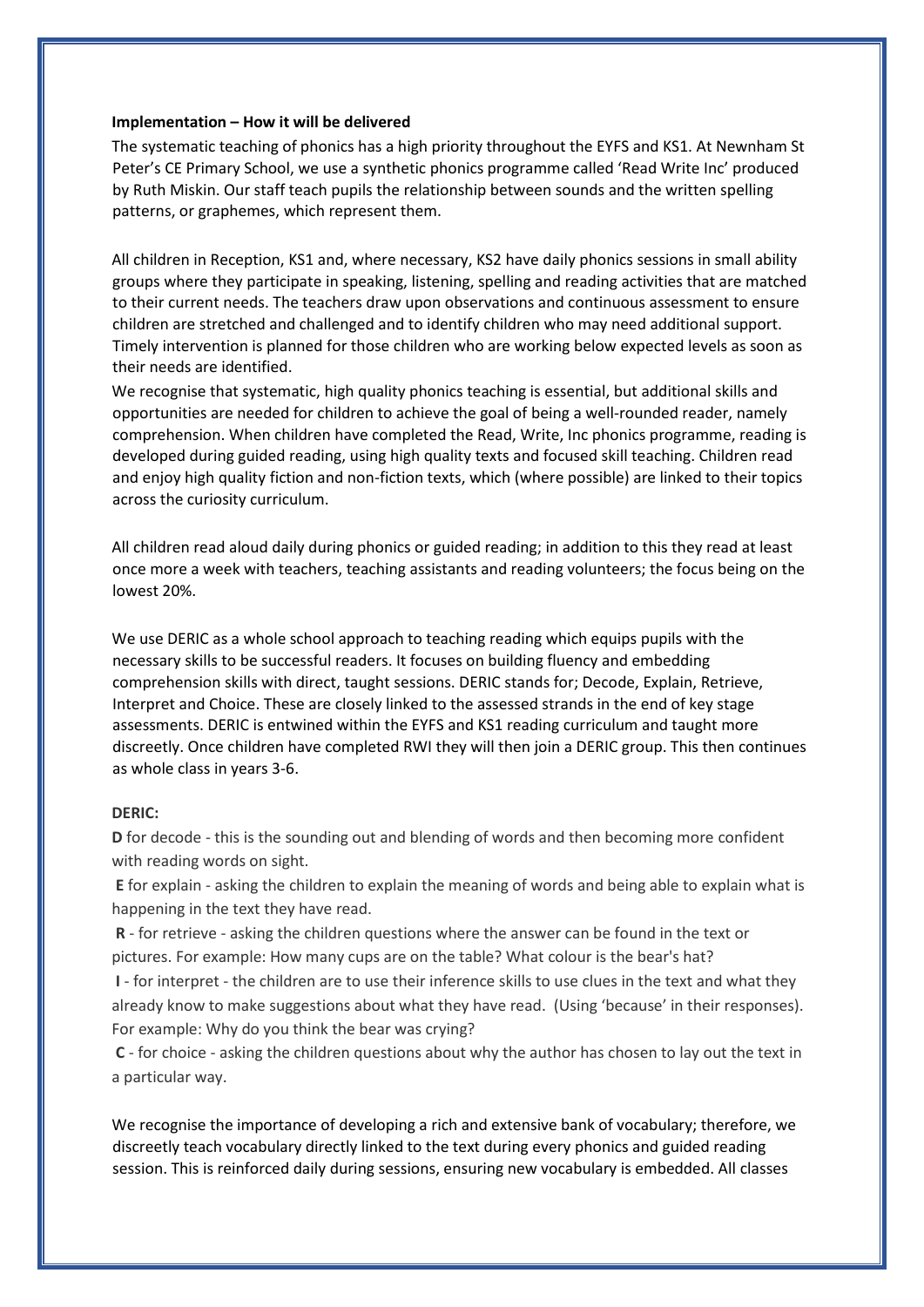are exposed to a daily class reader, for pleasure, to excite and engage the children, and to expose them to new and varied vocabulary.

Reading at home is encouraged and promoted through class incentives and parental engagement sessions. Children working on the Read Write Inc. programme take home a 'book bag book' matched directly to their current phonics level; they are also encouraged to choose an additional book from the library, to share with their family at home. Following this, children work through our school reading scheme – these are levelled books which match the child's current reading ability. We expect family members at home to read these books with their child daily and make comments in their child's reading record.

## **Impact- What we want the outcomes to be**

Regardless of background, ability and additional needs, by the time pupils leave Newnham St Peter's CE Primary School, they will:

- Be enthusiastic and motivated readers who are confident and will enjoy reading a wide variety of genres and text types
- Have the skills to decode words in order to be able to read fluently with a secure understanding of what they have read
- Be inspired by literature and will read for pleasure

Through the teaching of systematic phonics, our aim is for pupils to become fluent and confident word readers by the end of KS1. As a Year 6 reader, transitioning into secondary school, we aspire that all children are fluent, confident and able readers, who can access a range of texts for pleasure and enjoyment, as well as use their reading skills to unlock learning and all areas of the curriculum.

We firmly believe that reading is the key to all learning and so the impact of our reading curriculum goes beyond the results of the statutory assessments.

#### Writing

### **Intent – What we want for the children**

To develop the appropriate subject specific knowledge, skills and understanding as set out in the National Curriculum we have undertaken a multifaceted approach to writing, whereby all subject areas include the opportunities for pupils to express their thoughts in a range of written styles. As part of our curiosity curriculum, careful links are made to ensure that writing is used as a meaningful communication tool across all subjects. Pupils are exposed to a range of exemplar texts, from across different genres and subject areas, to embed ambitious vocabulary choices and secure expectations of writing across the curriculum. This exposure to a variety of curricular areas encourages a range of writers and writing styles. Writing is a crucial skill that is embedded across all year groups; consolidation of fine motor skills and phonic strategies are implemented in the EYFS and KS1 and working towards securing confidence with independent pieces is the priority in KS2. We are intent on our pupils leaving Newnham St Peter's CE Primary School with a certainty that they are able to communicate effectively in writing – and to enjoy being able to express themselves in this way.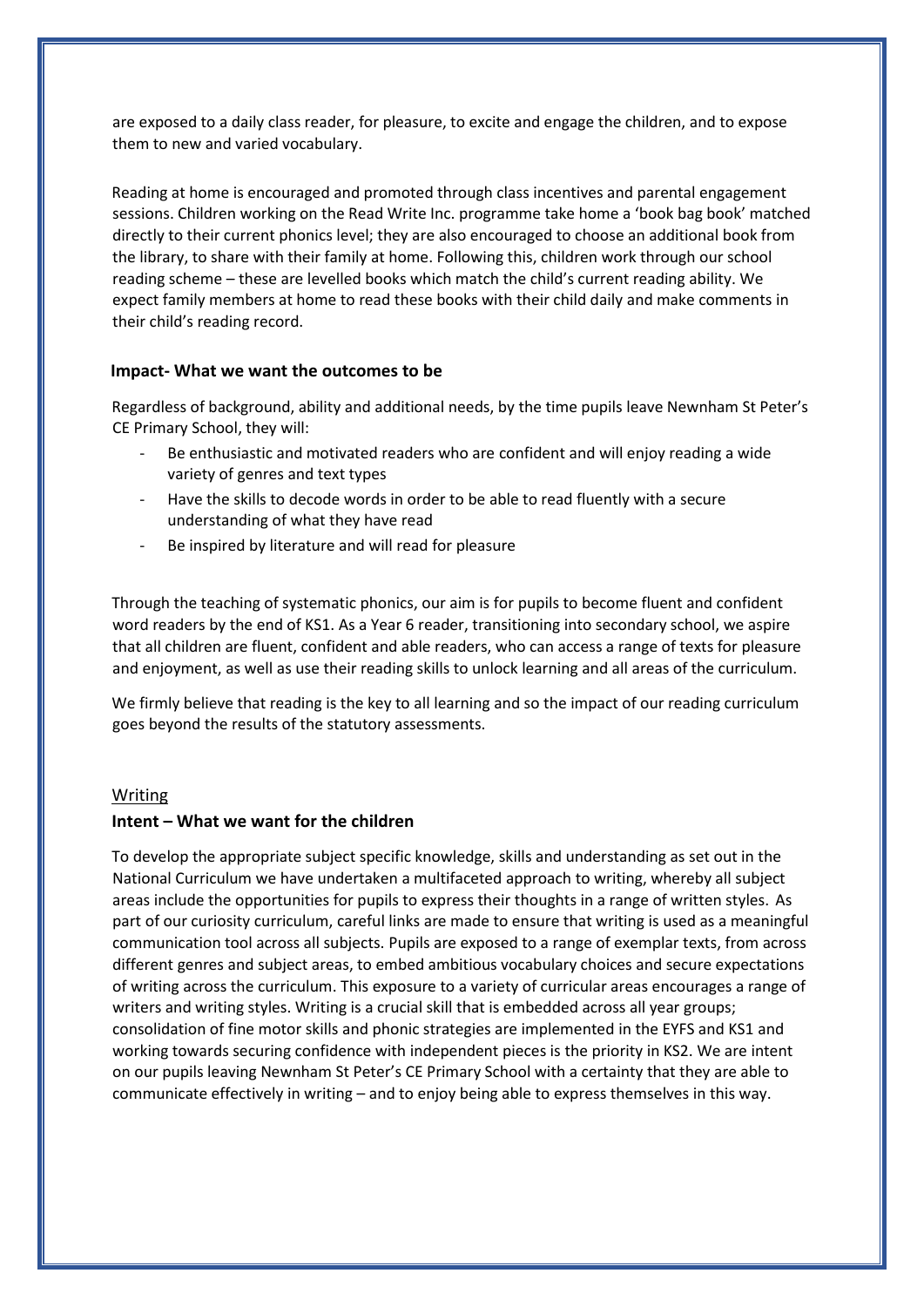We want all our children to:

- be able to write for a purpose
- to see themselves as real writers
- to take ownership of their writing
- To see writing as an interesting and enjoyable process
- To be able to organise and plan their own written work

#### **Implementation – How it will be delivered**

As a school community, we implement writing by:

· Planning engaging writing units stemming from our current class text

· Nurture writing from EYFS, beginning at pencil shapes and mark making to the formation of letters across the EYFS/Year 1 stages.

- · Daily writing sessions in EYFS, KS1, and KS2
- · SPaG skills taught through daily starters and then put into contexts in our writing practise
- · Application of phonetic skill taught in early reading to support spelling throughout school.

· Promote a love of writing to our children, by modelling high level thinking within our writing and showing how we make grammatical and spelling decisions.

· Allow children to share and develop their ideas with each other before contributing to a class wide bank of information.

· Developing children's vocabulary by immersing them in a language rich environment.

### SPaG

Children focus on an area of their year group's curriculum objectives as a daily 10-minute starter. This can be either spelling, punctuation, or grammar. The focus is taught and then children complete a short activity out of context to affirm the skills that has been taught.

#### Spellings

From year 2 (once the children have completed the RWI phonics programme), classes follow the Read Write Inc. Spelling Programme for 15 minutes per day. Through exploring spelling patters and rules, we aim to create confident and proficient spellers using a discrete teaching approach underpinned by phonics. Children are taught to:

- Spell accurately and identify reasons for mis-spellings.
- Proof-read their spellings
- Recognise and use word origins, families and roots to build their skills
- Use dictionaries and thesauruses.

The Write Stuff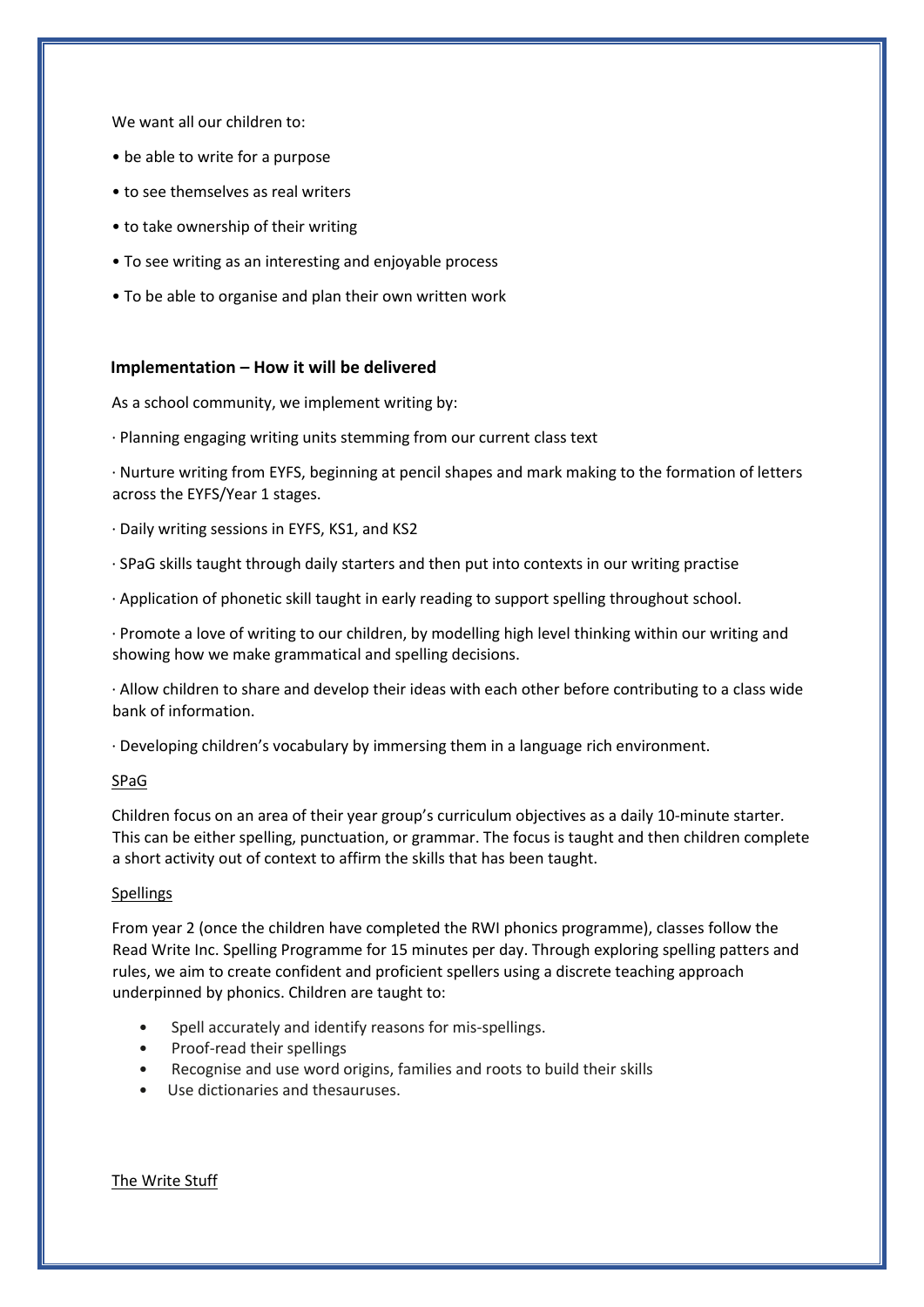In years 2-6 (+ summer term in year 1) we follow 'The Write Stuff'. This scheme, founded by Jane Considine, is a step-by-step framework for teaching writing. Each session is broken down into three learning chunks therefore focusing on three aspects of the writing skill. Teachers plan their sessions using The Writing Rainbow (see below) and the SPaG expectations for their year group.



The Write Stuff brings clarity to the mechanics of writing and provides clear systems through which to focus the writer's attention. The combination of fiction and non-fiction units we have carefully selected to follow provide children throughout their journey with the experience of a wide range of high-quality texts and authors. In our lessons teachers follow a repeated pattern of 'initiate', 'model', and 'enable'. Whereby they use the three zones of writing to provide a consistent whole school systematic approach to writing carefully constructed sentences.

A 'three chunk' writing session would appear like the following:

|                 | Initiate                     | <b>Model</b>                 | <b>Enable</b>                |
|-----------------|------------------------------|------------------------------|------------------------------|
|                 | Learning chunk $1 -$         | <b>Teacher model</b>         | Pupils then create their own |
|                 | Repetition                   | The day had eventually       | sentences using word         |
|                 | Share chapter 1. Look at     | arrived: it was here, really | repetition for effect.       |
|                 | repeated words. Gather a     | here. Michael could see      |                              |
|                 | bank of vocabulary to use in | nothing but water: endless   | Encourage to use SPaG skill  |
|                 | our own repetition.          | water. Endless and all       | from starter                 |
|                 |                              | around him.                  |                              |
|                 |                              |                              | HA: Deepen the moment        |
|                 | Learning chunk $2 -$         | <b>Teacher model</b>         | Pupils then create their own |
|                 | Prepositions                 | On the deck, next to mast,   | sentences using              |
|                 | Gather a technical word      | was a bundle of damp         | prepositions.                |
|                 | bank for boats               | blankets.                    |                              |
|                 | Assemble a bank of           |                              | Encourage to use SPaG skill  |
|                 | prepositions                 |                              | from starter                 |
|                 |                              |                              |                              |
|                 |                              |                              | HA: Deepen the moment        |
|                 | Learning chunk $3 -$         | Down below in the cabin      | Pupils then create their own |
|                 | <b>Adjectives</b>            | were books: dusty and well-  | sentences using adjectives   |
|                 | Brainstorm furniture and     | read.                        | for effect.                  |
|                 | items that might be found in |                              |                              |
|                 | a boat's cabin               |                              | Encourage to use SPaG skill  |
|                 | Gather adjectives to         |                              | from starter                 |
|                 | describe the objects         |                              |                              |
| <b>EYFS</b> and |                              |                              | HA: Deepen the moment        |